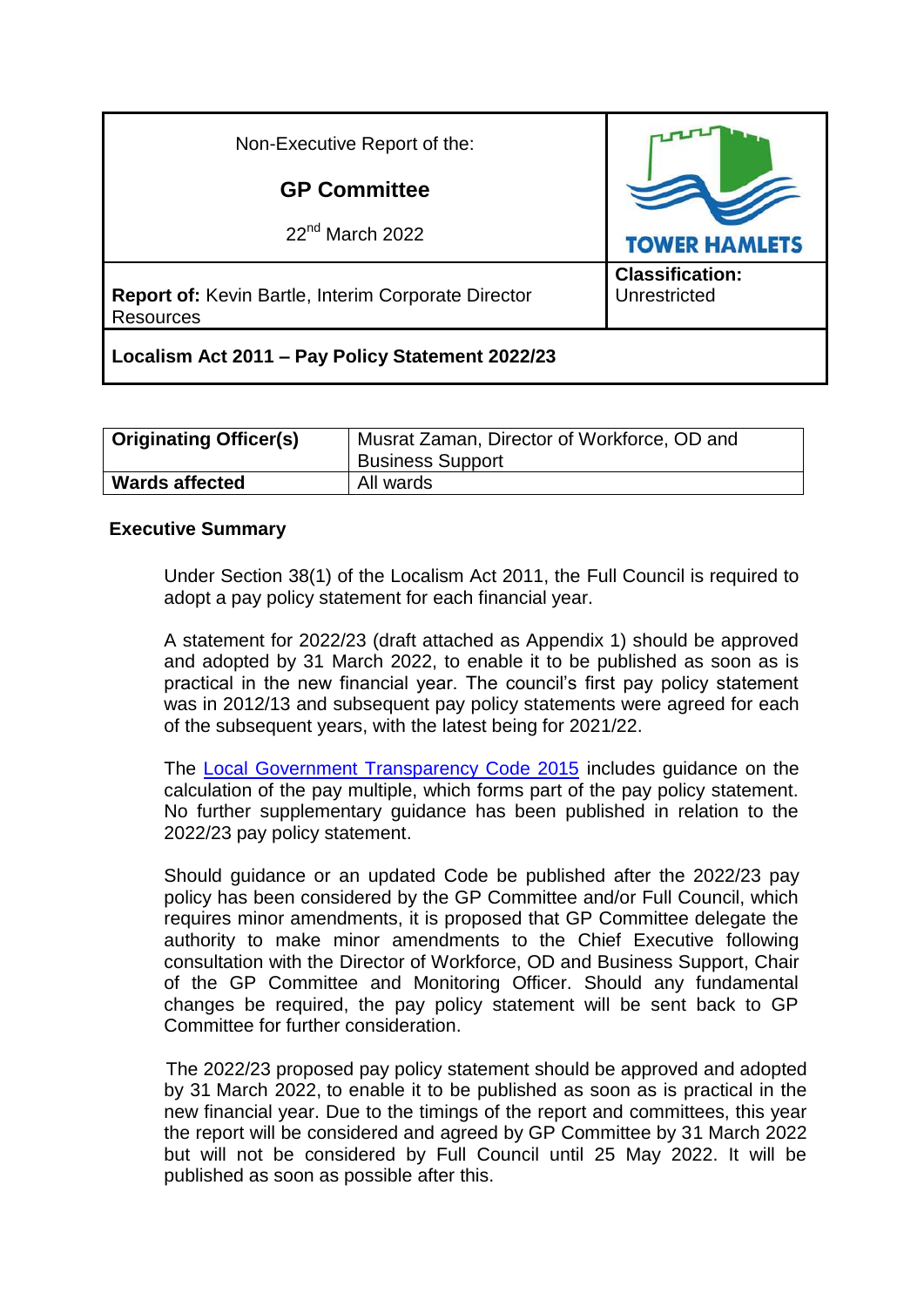The pay policy statement sets out the council's current policies and practice in relation to pay for all parts of the Council's directly employed workforce (including some elements that cover agency workers), with the exception of school based employees. Any changes to the way in which staff are remunerated would need to be dealt with as outlined in section 5 – Legal comments.

#### **Recommendations:**

GP Committee is recommended to:-

Consider the draft 2022/23 pay policy statement, proposing any changes and, subject to such changes, recommend policy for adoption by Full Council on 25 May 2022.

Delegate to the Chief Executive, in consultation with the Director of Workforce, OD and Business Support, Chair of the GP Committee and Monitoring Officer, any minor changes to the 2022/23 pay policy statement.

### **1. REASONS FOR THE DECISIONS**

- 1.1 The Localism Act 2011 received Royal Assent on 15 November 2011. Additionally, the 'Code of Recommended Practice for Local Authorities on Data Transparency' was published in September 2011, under Section 2 of the Local Government, Planning and Land Act 1980. The Code sets out key principles for local authorities in creating greater transparency through the publication of data. Supplementary guidance, 'Openness and Accountability in Local Pay: Guidance under Section 40 of the Localism Act', was published on 20 February 2013.
- 1.2 The Act's intention is to bring together the strands of increasing accountability, transparency and fairness, with regards to pay.
- 1.3 The provisions of the legislation required Local Authorities to adopt and publish a pay policy statement for 2011/12 and then for each subsequent financial year. Statements must be approved by Full Council and have regard to the guidance published by the Secretary of State. Authorities will be constrained by their policy statement when making determination on senior officer pay, although the statement may be amended at any time by further resolution of Full Council.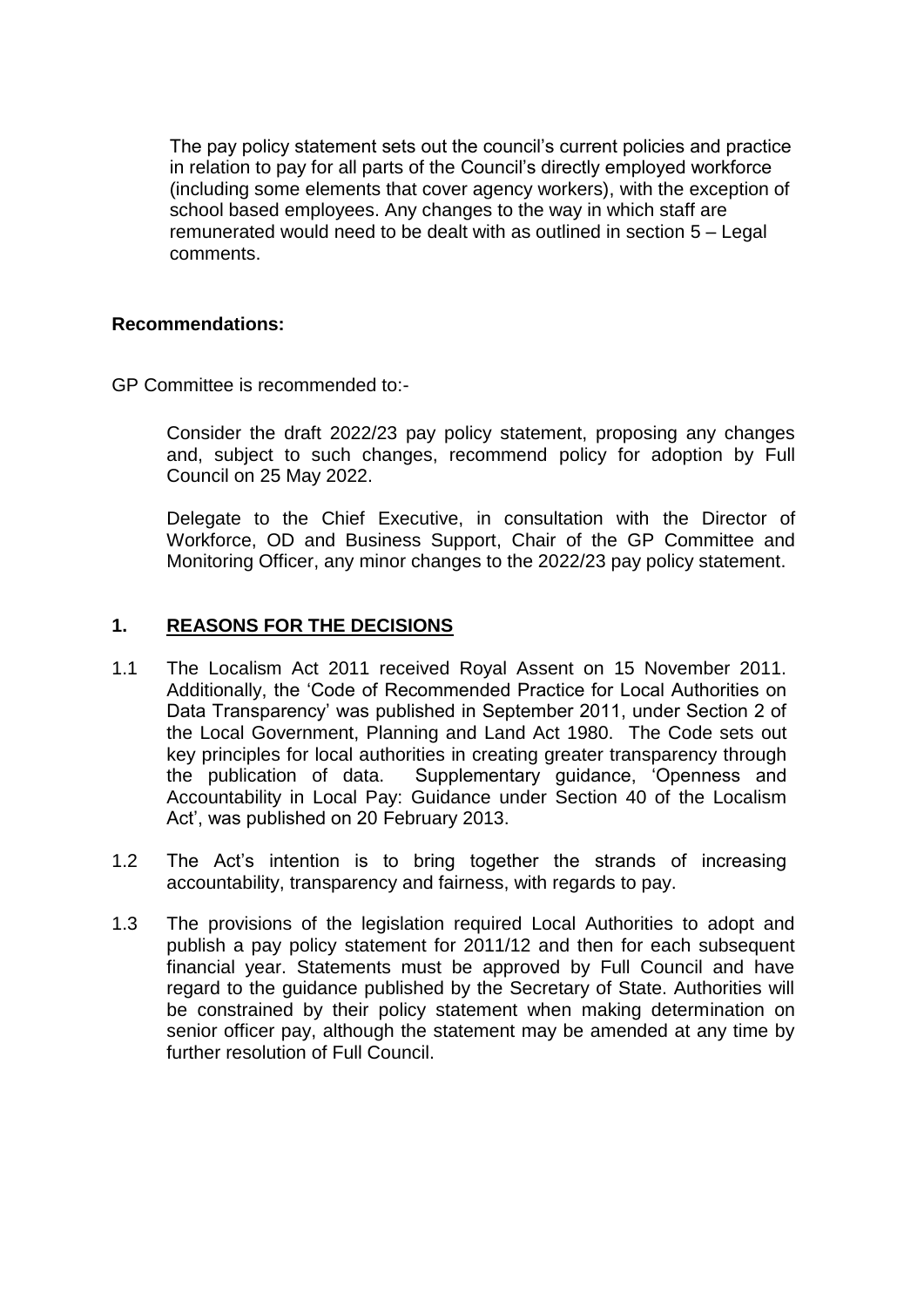# **2. ALTERNATIVE OPTIONS**

2.1 As the publication of a pay policy statement and the nature of its content is a legislative requirement, there are no alternative options.

## **3. DETAILS OF THE REPORT**

- 3.1 The pay policy statement must set out the authority's policies for the financial year relating to remuneration of its officers. It must include:
	- A policy on the level and elements of remuneration for each Chief Officer
	- A policy on the remuneration of lowest paid employees (together with a definition of 'lowest paid employees' and reasons for adopting that definition)
	- A policy on the relationship between the remuneration of chief officers and the remainder of the workforce
	- A policy on other specific aspects of chief officers' remuneration (remuneration on recruitment, increases and additions to remuneration, use of PRP and bonuses, and the approach to termination payments).
- 3.2 Additionally, the council must have regard to other statutory guidance or recommendations, e.g. relating to pay multiples, it should be noted that, the statutory guidance emphasises that each LA has the autonomy to take its own decisions on pay and pay policies.
- 3.3 The draft 2022/23 pay policy statement takes into account Local Government Association (LGA)/Association of Local Authority Chief Executives (ALACE) guidance issued to local authority Chief Executives 'Localism Act: Pay Policy Statement Guidance for Local Authority Chief Executives'. The statement details the council's current arrangements; using the definitions contained in the Act and associated guidance. The pay policy statement should also set out the council's position in relation to appointments to posts with salary packages over £100,000 and redundancy packages over the same amount.
- 3.4 The Localism Act defines senior executives, and in this statement they are the Chief Executive, Corporate Directors, the Monitoring Officer and Directors.
- 3.5 The draft 2022/23 pay policy statement refers to information already published by the council in relation to senior salary data, to meet with the requirements of the Government's transparency agenda. In addition, the Local Government Transparency Code 2015, also covers the way in which the pay multiple included in the pay policy should be calculated. Should any minor changes to the 2022/23 pay policy statement be required as a result of the publication of an updated Code, these amendments could be made by the Chief Executive, after consultation with the Director of Workforce, OD and Business Support, Chair of the GP Committee and Monitoring Officer. Should any fundamental changes be required, the pay policy statement will be sent back to the GP Committee for consideration.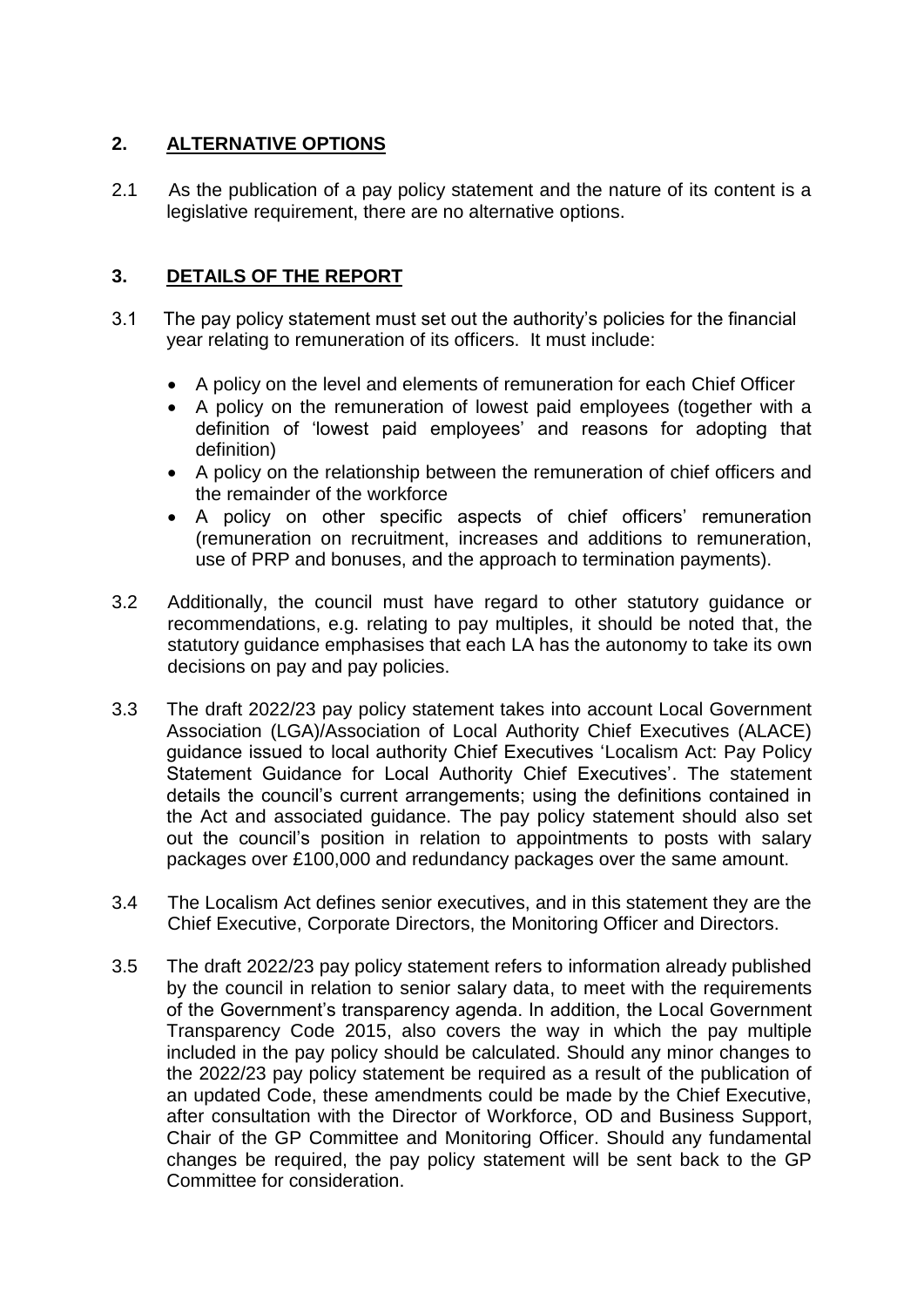### **Pay Multiple**

- 3.6 There is a requirement to publish a ratio, or pay multiple. There are a variety of ways to approach this and the Hutton Review of Fair Pay in the Public Sector (2011) supported the publication of the ratio of the council's highest paid employee (the Chief Executive) to that of its median earner (i.e. the midpoint between the highest and lowest salaries). This multiple is quoted in the draft 2020/21 pay policy statement. The ratio last year was 1:5.82 and this year it is 1:5.57.
- 3.7 Since the 2014/15 pay policy statement, an additional ratio demonstrating the relationship between the council's highest paid employee (total salary package) and the lowest salary of the non-schools workforce is included. This ratio last year was 1:13.65 and this year is 1:11.43. This allows greater comparison with other boroughs that provide this ratio. Comparison of ratios for this year is not possible until after 01 April 2022 when pay policies are published. However, please see the table below which sets out a comparison of ratios against other London boroughs, including the other inner London boroughs, for the previous 2 years.

|                | 2020/21           |                   | 2021/22           |                   |
|----------------|-------------------|-------------------|-------------------|-------------------|
| <b>Borough</b> | <b>Highest to</b> | <b>Highest to</b> | <b>Highest to</b> | <b>Highest to</b> |
|                | median            | lowest            | median            | lowest            |
| Tower          | 1:5.82            | 1:13.65           | 1:5.57            | 1:11.43           |
| Hamlets        |                   |                   |                   |                   |
| Haringey       | 1:5.8             | 1:9.5             | 1:5.6             | 1:9.4             |
| Camden         | 1:5               | 1:8.2             | 1:5.08            | 1:8.3             |
| Hammersmith    | 1:5.3             | 1:9.9             | 1:5.1             | No data           |
| and Fulham     |                   |                   |                   |                   |
| Greenwich      | 1:6.12            | No data           | 1:6.10            | No data           |
| Wandsworth     | 1:7.89            | No data           | 1:7.89            | No data           |
| Kensington     | 1:5.2             | No data           | 1:5.6             | No data           |
| and Chelsea    |                   |                   |                   |                   |
| Westminster    | 1:5.5             | No data           | 1:5.7             | No data           |
| Islington      | No data           | 1:8               | 1:5.68            | 1:8               |
| Lewisham       | No data           | No data           | 1:4.75            | 1:9.34            |
| Southwark      | No data           | No data           | 1:6.03            | No data           |
| City of        | No data           | No data           | 1:7.38            | No data           |
| London         |                   |                   |                   |                   |
| Lambeth        | No data           | No data           | 1:4.81            | No data           |
| Newham         | No data           | No data           | 1:6.1             | No data           |

3.8 The Local Government Transparency Code 2015, states that the pay multiple is defined as the ratio between the highest paid taxable earnings for the given year (including base salary, variable pay, bonuses, allowances and the cash value of any benefits-in-kind) and the median earnings figure of the whole of the authority's workforce. If this definition is applied, the ratio is 1:11.43.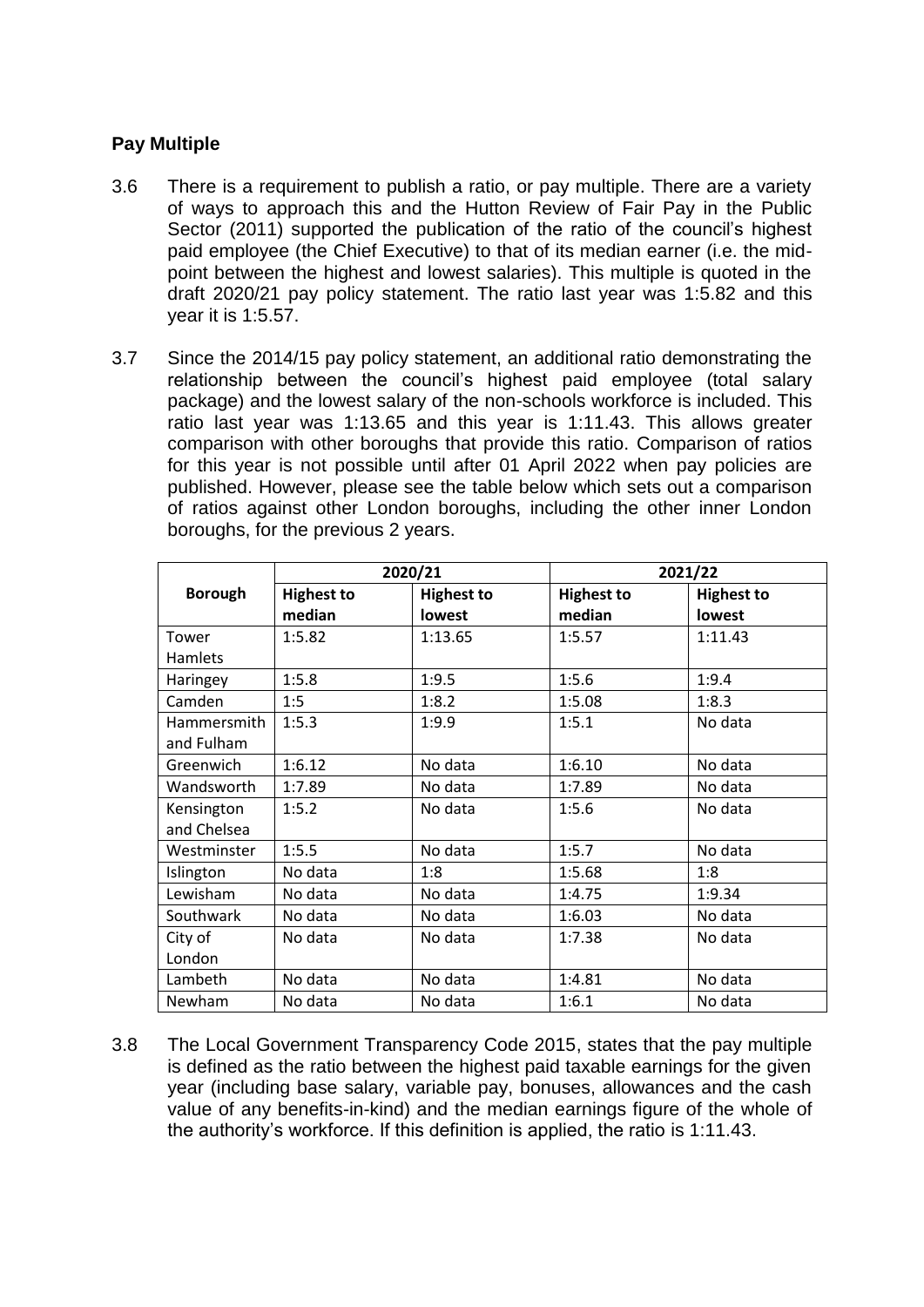3.9 For clarity, apprentices and schools' staff are not included in the pay multiple calculations, though posts that are designated as apprenticeships are. Apprentices are excluded due to the fact the multiples apply to employees only. Schools must publish their own pay policy, which is different to the Council's policy, and therefore their staff would be covered by these. The Pay Policy is clear that the pay multiples only apply to the non-schools workforce.

### **London Living Wage**

- 3.10 The council is an accredited Living Wage Employer. This means that we adhere to the Living Wage Foundations accreditation statement, which states that "Employees based in London Boroughs (shall be paid) not less than the London Living Wage; and increase the amount which it pays to affected employees by the same amount as any increase to the London Living Wage, within 6 months of the date on which any increase in the London Living Wage is officially announced."
- 3.11 The London Living Wage (LLW) increases annually and the latest rise was announced on 15 November 2021. The LLW rate increased from £10.85 to £11.05 per hour.
- 3.12 The council has 6 months in which to apply the new LLW rates, i.e. by 15 May 2022.
- 3.13 The lowest paid staff in the council are currently paid on spinal column point 1, which equates to (£21,815 annual) £11.95 per hour, which is already above the new LLW rate of £11.05 per hour. The national NJC annual pay award for 2021/22 is still pending.

## **Changes to the Pay Policy**

3.14 The only change to the Pay Policy 2022/23, other than minor changes to post titles to ensure they reflect recent restructures, is in section 8.1, which delegates the authority to agree a starting salary above the minimum spinal column point to Heads of HR/Senior HR Business Partners on behalf of the Director, Workforce, OD and Business Support. The Corporate Operating Procedures within the Council's Constitution have been amended to reflect this change.

#### **Public Sector Exit Payment Cap**

- 3.15 The Public Sector Exit Payment Regulations 2020 came into force on 4 November 2020 and introduced a £95k cap on the total value of exit payments. However, on 12 February 2021, after extensive review of the application of the Cap, the Government concluded that the Cap may have had unintended consequences and the Regulations should be revoked.
- 3.16 As there is still a proposal to implement the Cap, the paragraph previously included in the pay policy to cover the Cap before it was introduced has been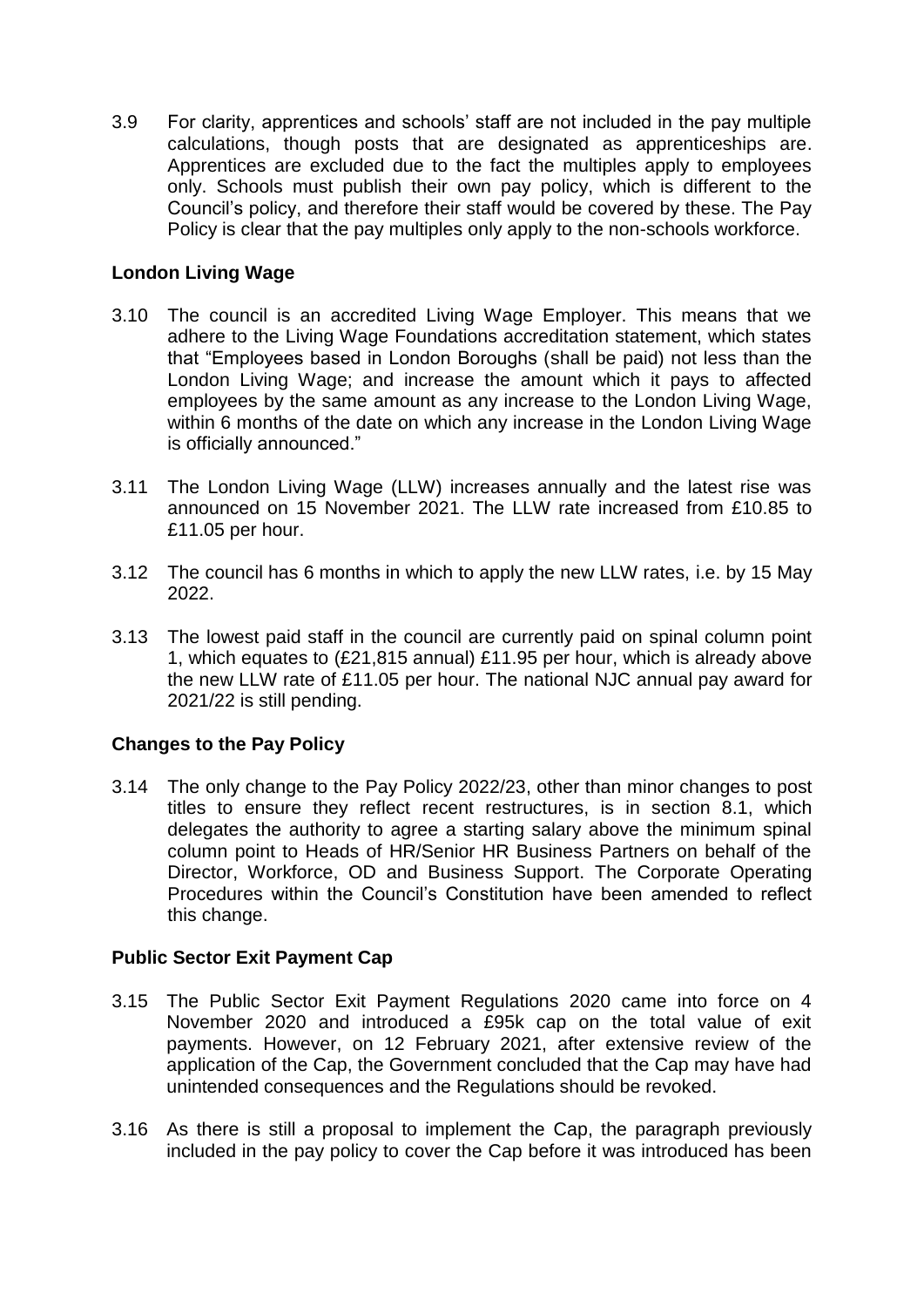reinserted at section 12.4.3. Should the Cap come into effect, the Pay Policy 2022/23 will be reflected in year to cover this.

# **4. EQUALITIES IMPLICATIONS**

4.1 It should be noted that the statement describes existing policies and practice rather than proposing new ones. Should there be amendments, further advice on the impact will be given.

## **5. OTHER STATUTORY IMPLICATIONS**

- 5.1 This section of the report is used to highlight further specific statutory implications that are either not covered in the main body of the report or are required to be highlighted to ensure decision makers give them proper consideration. Examples of other implications may be:
	- Best Value Implications,
	- Consultations,
	- Environmental (including air quality),
	- Risk Management,
	- Crime Reduction.
	- Safeguarding.
	- Data Protection / Privacy Impact Assessment.
- 5.2 This report sets out the council's pay policy for 2022/23, which is required by law. It ensures that employees receive an appropriate salary for the work they undertake and that the council's approach to pay is set out clearly.

## **6. COMMENTS OF THE CHIEF FINANCE OFFICER**

- 6.1 There are no direct financial implications arising from this report.
- 6.2 The costs of meeting the Council's Pay Policy will need to be contained within existing staffing budgets agreed through the Annual Budget and MTFS process. The annual Employees budget for General Fund areas is circa £219m.

## **7. COMMENTS OF LEGAL SERVICES**

- 7.1 The main legal considerations regarding the pay policy requirements are set out in the body of the report.
- 7.2 The statements attached to this report are compliant with the relevant provisions (S.38 and 39) of the Localism act 2011.

\_\_\_\_\_\_\_\_\_\_\_\_\_\_\_\_\_\_\_\_\_\_\_\_\_\_\_\_\_\_\_\_\_\_\_\_

**Linked Reports, Appendices and Background Documents**